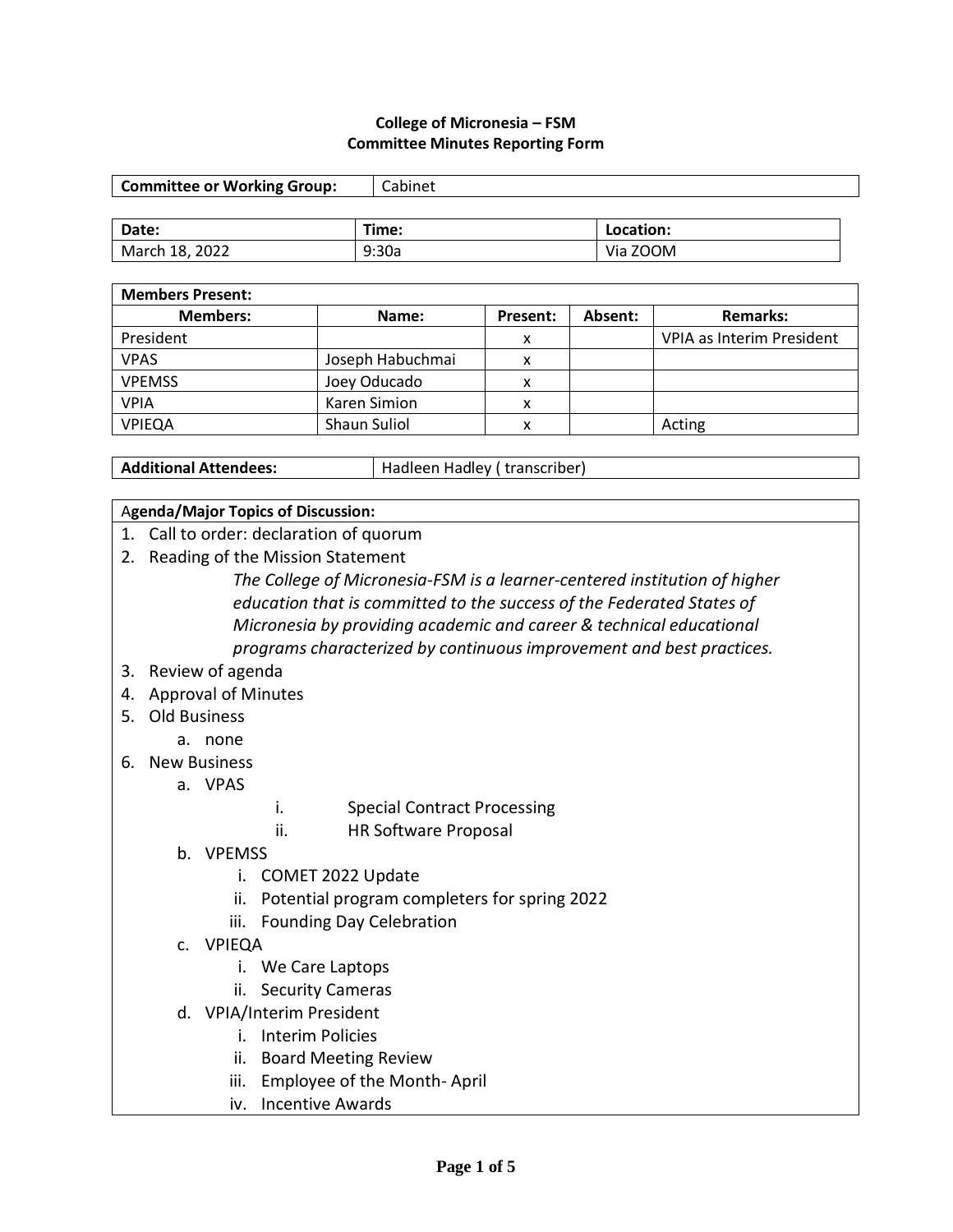# v. Sabbatical request

#### 7. Adjournment

# **Summary of Recommendations with Suggested Timeline & Responsibilities:**

- Interim President called the meeting to order at 9:30 a.m. and VPIA read the mission statement.
- Cabinet adopted the meeting agenda with addendum.
- Minutes of February 18, 2022 minutes were electronically approved.
- Cabinet postponed action on the Non-Instructional special contract processing flow chart pending suggested recommendations
- Cabinet postponed action on HRO's software proposal pending presentation by HR on additional data
- Founding Day will be held on April 01, 2022 at the national campus. Preparations and Logistics are in the works.
- Cabinet unanimously approved VPIEQA to order 1000 more to be funded through the HEERF grant.
- VPIEQA is to provide cost associated with purchase and installation at Cabinet's next meeting for consideration.
- Cabinet approved Interim Policy BP2302 on Travel and Leave for pandemic and its procedures
- Vice Presidents are to tighten monitor of college vehicle uses
- HEERF grant for the college is extended to June 2023
- Genevieve Samuel is selected as the employee of the month for April
- Cabinet postponed action on the Incentive Award nominations to next Cabinet meeting on Friday, March 25, 2022.
- The meeting adjourned at 10:51 a.m.

#### **Discussion of Agenda/Information Sharing:**

Interim President called the meeting to order at 9:30 a.m. VPIA read the mission statement. Cabinet adopted the agenda with two addendums. "We Care Laptops under VPIEQA and " Non instructional special contracts" under VPAS.

Minutes of 2022 02 18 cabinet meeting were approved and adopted by Cabinet via online voting.

#### New Business

- a) VPAS
- i. **Non-Instructional special contract** VPAS shared a flow chart for processing noninstructional special contracts. Suggestions regarding the chart include reworking the steps to reflect Dean/Director/or person requesting the contract will fill out the request form, identify personnel, review the personnel's qualifications and determine the amount of the contract; the comptroller will certify funds availability; then appropriate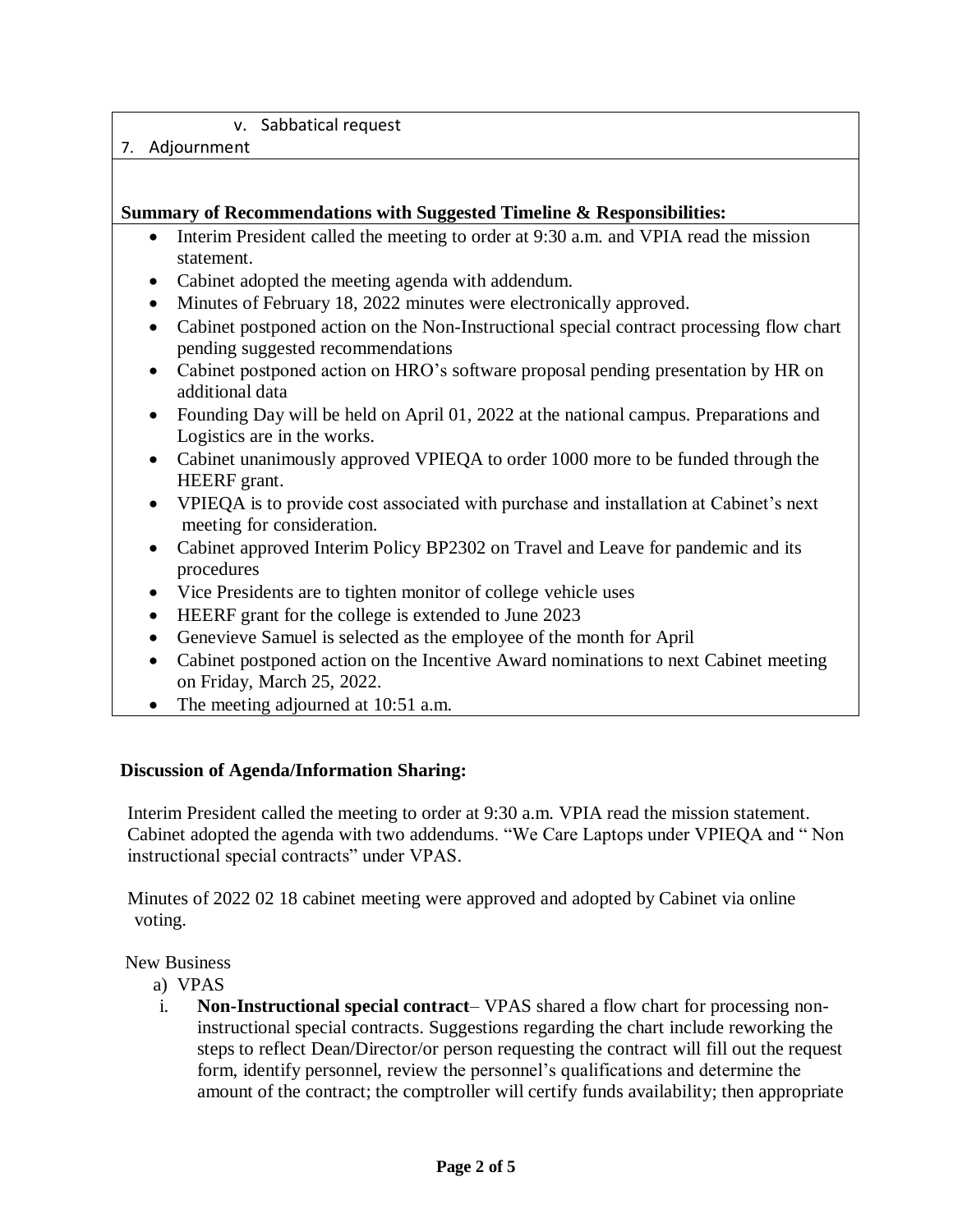vice president will review to ensure the contract is within guidelines of board policies or position is really needed. Once the vice president approves the request, it will be forwarded to human resources office (HR) to verify amount of contract is within guidelines of BP6008 policy. After HR signs off on the contract, it will be forwarded to President for review and final approval. HR will provide a working document to serve as reference in terms of the basis on the amounts of the special contract.

Cabinet will take action via email regarding the processing of special contract flow chart once revisions are incorporated and shared.

ii. **HR Software proposal** – Cabinet reviewed a proposal from HRO to purchase an online software to improve management of employees' evaluations. Software includes other modules that may be beneficial to other offices. Cost of the software is \$70,000 with a subscription of \$15,000 payment yearly.

Cabinet needed additional data from HRO and other offices that may use the software. HRO Director is requested to do a presentation next week at Cabinet's meeting on March 25, 2022.

# b) VPEMSS

.

- i. **COMET 2022 Update** 1,301 students took the COMET; 1035 seniors and 207 juniors. VPEMSS hopes to release COMET results this month.
- ii. **Potential Program Completers for Spring 2022** there are 221 possible program completers for spring 2022- 90% increase in comparison to spring 2021; 10 baccalaureates graduates; 117 possible program completers from national campus; 40 from Pohnpei, 34 from Chuuk, 12 from Kosrae, and 18 from Yap
- iii. **Founding Day Celebration** founding day will be celebrated on April 01, 2022. The theme this year is "Culture and Education provide the foundation for student success". There will be no sports activities or other events, only cultural presentations. National Campus will be the venue. Transportation will be worked out to transport students and staff from CTEC to participate in the event. Six teams (6) have registered to participate. Faculty and staff will be assigned to teams to promote college community engagement. Participants of the events are required to show proof of being fully vaccinated in accordance to our protocols and pandemic guidelines. Public spectators will be invited.
- c) VPIEQA
	- i. **We Care Laptops** VPIEQA shared that 2575 students were approved to receive free laptops under the We Care Laptop funding. Only 1650 laptops were ordered so far and will need to order additional 925 more. **Cabinet unanimously approved VPIEQA to order 1000 more to be funded through the HEERF grant**.
	- ii**. Security Cameras** at its meeting of February 18, 2022, cabinet approved purchase and installation of smartboards at all teaching facilities system wide. Campuses are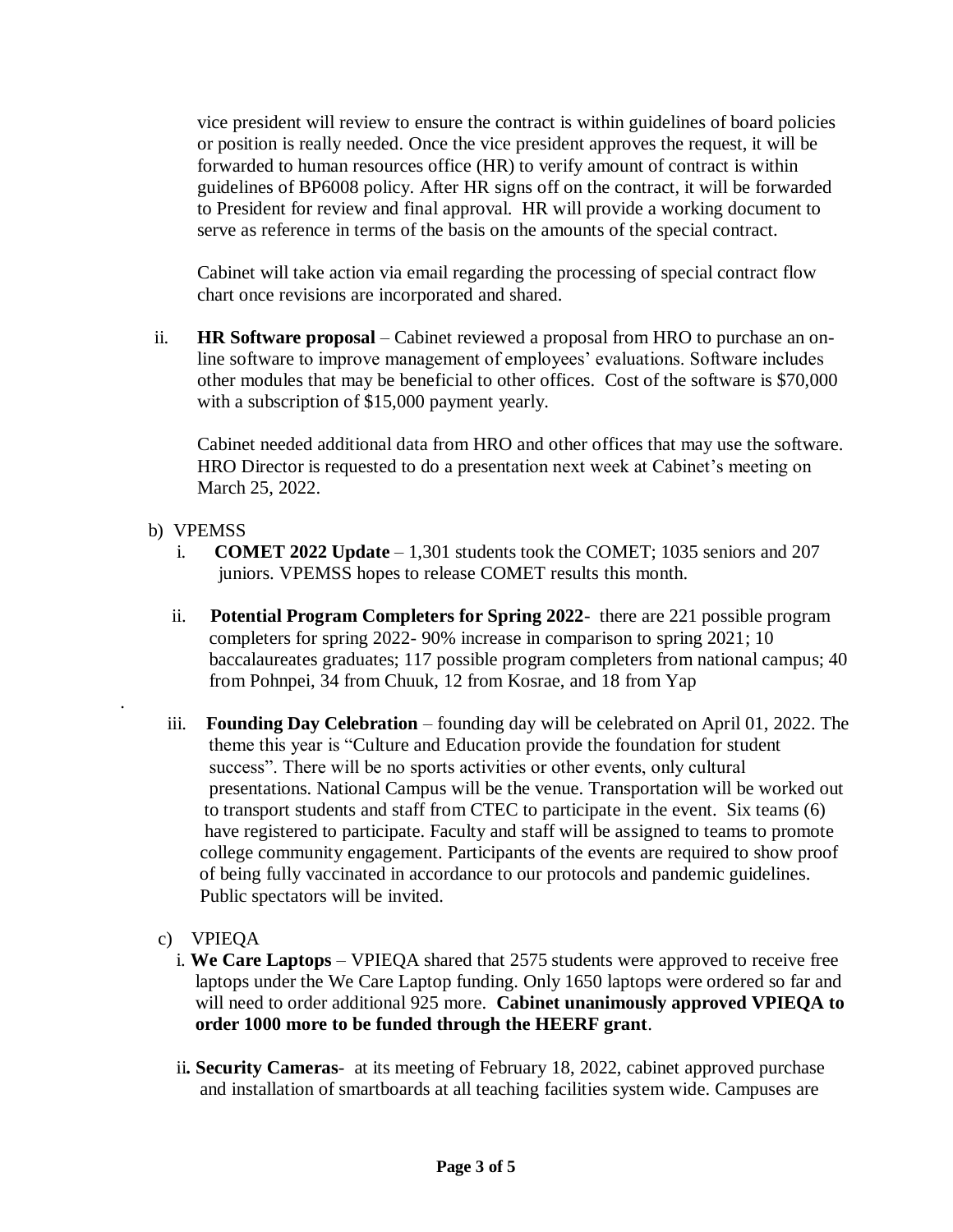now requesting purchase of security cameras to safe guard their investments. VPIEQA is to provide cost associated with purchase and installation at Cabinet's next meeting for consideration.

# d) VPIA/Interim President

i. **Interim Policies**- Draft interim policy BP2302 on travel and leave was shared. Cabinet is in agreement with the general concept of the policy and asked that minor changes be made to ensure consistency throughout the policy and to add glossary of meaning to certain terms to clarify the term. Cabinet also suggested Mandatory travel insurance.

# **VPAS moved and VPIEQA seconded that Cabinet endorse the policy with its procedure and the motion carried**.

# ii. **Board Meeting Review**

 The Board shared concern over the rising cost of gas/fuel and the college vehicles. Board members also noted seeing college vehicles being driven around way past working hours. Interim President encouraged vice presidents to tighten monitoring of vehicle use.

 The HEERF grant for the college is extended to June 2023 so the Board wants to know how the college plans to spend the remaining funding. Interim President encourages Cabinet to share their ideas on how well to make use of the funds.

- iii. **Employee of the month (April**) Genevieve Samuel was selected as the employee of the month for April 2022.
- lv. **Incentive Awards** Cabinet will take action on the recommendations at its next meeting, March 25, 2022.
- v. **Sabbatical Leave Request** Cabinet unanimously endorsed the sabbatical leave request since the faculty more than meets the years of service at the college; Cabinet supports the projects the faculty will undertake while on sabbatical; and also recognized the extensive contributions the faculty has provided to students and the college. Since sabbatical leaves are approved by the Board, Interim Presidents will present Cabinet's endorsement to the Board for approval.
- 7. Adjournment

 VPIEQA moved and VPAS seconded that the meeting be adjourned. Motion carried and the meeting adjourned at 10:51 a.m.

**Comments/Upcoming Meeting Date & Time/Etc.:** Next Cabinet meeting will be on March 25, 2022

#### **Handouts/Documents Referenced:**